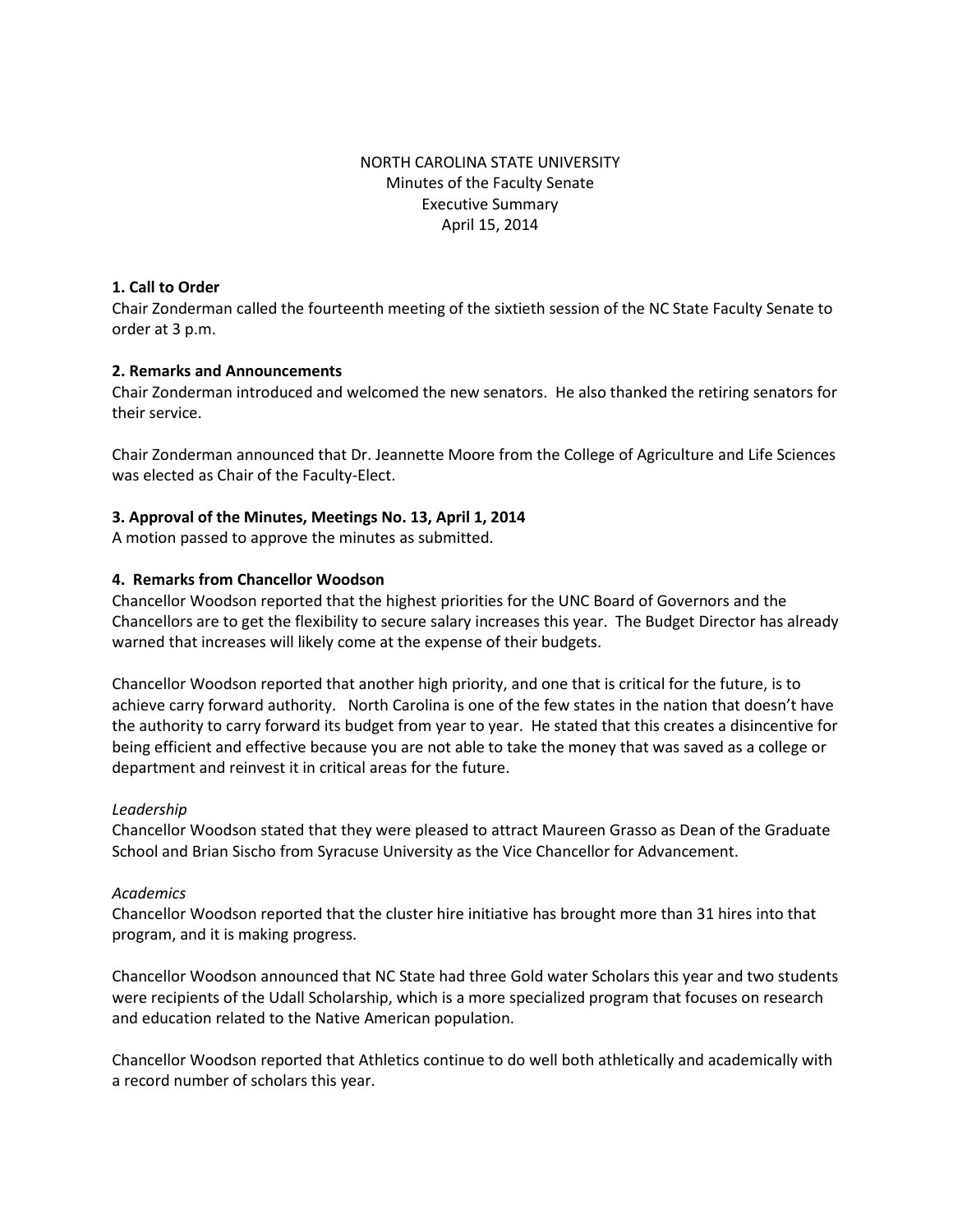Chancellor Woodson reported that the incoming freshmen class promises to be another amazing one for NC State. This is the third year in a row the university has received more than 20,000 applications to fill 4,250 spots. He noted that the freshmen class grew by 50 this year primarily because students are graduating faster.

Chancellor Woodson announced that starting next fall the Goodnight Scholars Program will be a full ride, four-year scholarship for 50 freshmen or 200 students that study STEM disciplines.

Chancellor Woodson reported that the libraries continue to get recognition in spite of the conversations about the budget. Stanford, which presents an award every year for the most innovative research library in the country, gave the award to NC State this year.

Chancellor Woodson announced that NC State was recognized with the Paul Simon Award from the Association of International Educators. This year the four finalists or recipients were Ohio State, Rutgers, NC State, and Columbia, which is a good mix of universities and good recognition for NC State.

# **5. Committee Reports**

Chair Zonderman noted that the committee reports were sent to the Senators electronically. He pointed out that some committee business came to the Senate, but the committees also handled a lot of business without taking up a lot of the Senate's time such as reviewing various policy changes, inquiring into all kinds of questions on facilities and services and support. He thanked the committees for their work.

## **6. Elections**

## *Faculty Assembly*

Drs. Alton Banks, Roy Borden, and Paul Williams were elected to serve two-year terms on the Faculty Assembly. Secretary Dennis Daley and Senator John Heitmann were elected to serve as alternates.

## *Council on Athletics*

Michael Kanters, Professor of Parks Recreation and Tourism Management, and Christopher Tonelli, Special Assistant to the Vice Provost and Director of Libraries, were elected to serve on the Athletics Council.

## **7. Presentation**

# *Benny Suggs, Associate Vice Chancellor of Alumni Relations*

Associate Vice Chancellor Benny Suggs presented a PowerPoint to update the Senate on the Alumni Association. He stated that currently less than 5% of the faculty serves as members.

*Suzanne Ortega, Senior Vice President for Academic Affairs – UNC General Administration* Vice President Ortega reported on the status of higher education and she also touched on Post Tenure Review. She stated that we are in different political times than she has ever seen in higher education, that for the first time opinion leaders across the nation are raising the question," is a college degree worth it?"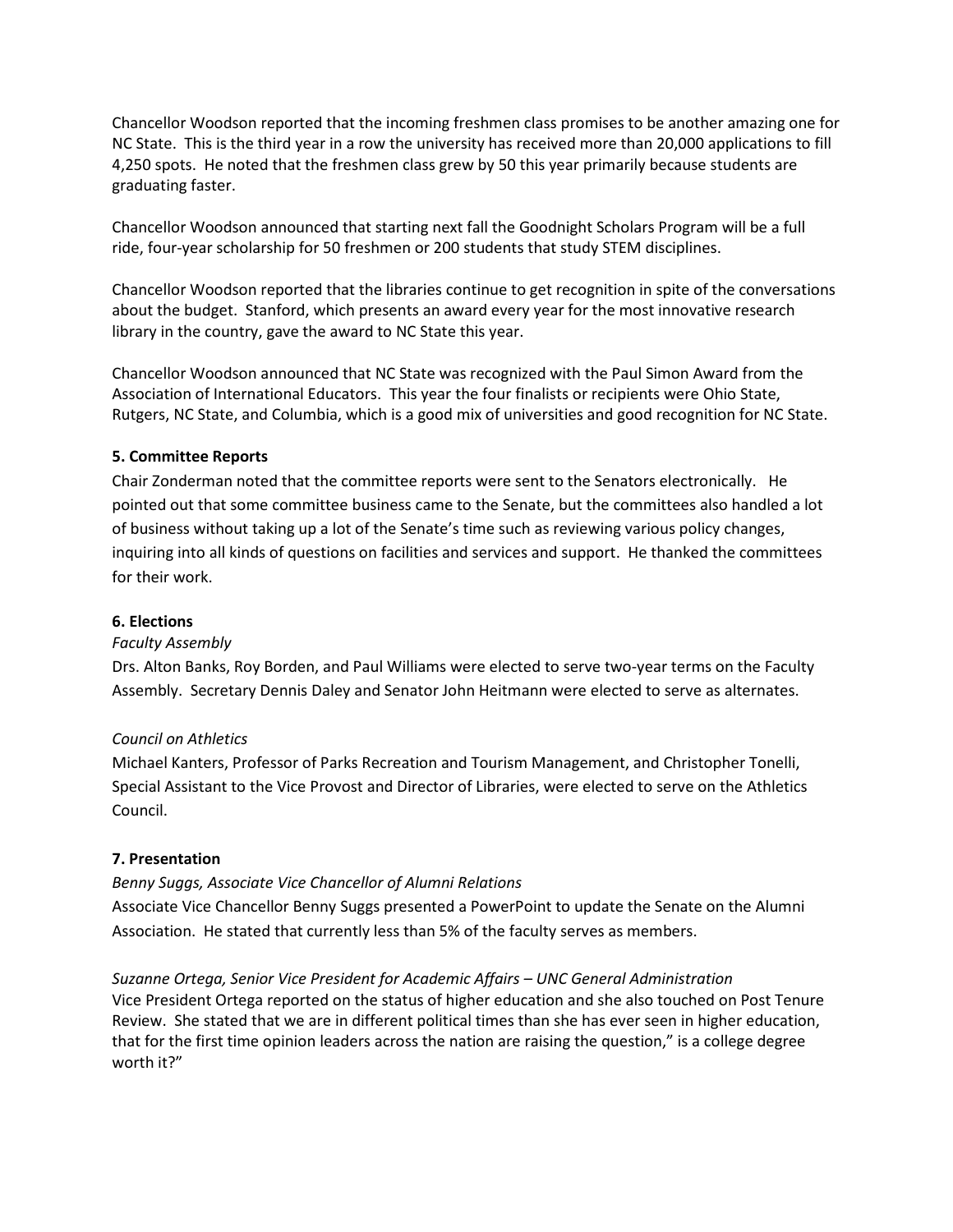#### *Post Tenure Review*

Dr. Ortega stated that about eighteen months ago they (Provost Arden and other Provosts across the system along with some of the Deans) started a series of tutorials that started out with a Board of Governors who was deeply suspicious that tenure was no longer a relevant practice. They made enormous progress in laying out the rigor of the process about the fact that a tenure decision is not just about accomplishments to date but it is always grounded in expectations for the future, that it is important in the traditional sense of protecting academic freedom, but it's also really important from its standpoint of protecting the capacity of institutions.

## **8. Old/New Business**

## *Resolution to Oppose Boycotts of Academic Institutions – Second Reading*

The resolution had been sent back to the Executive Committee for further review. The committee recognized that some felt the resolution was too broad but the committee felt there was a meaningful statement. The resolution passed with 15 in favor, 8 opposing and 4 abstaining.

#### *Resolution on Hofmann Forest – Second Reading*

The resolution had been sent back to the Resources and Environment Committee for further review. The committee felt it best to leave it up to the Senate for each person to make their decision and vote accordingly.

The Senators voted and the resolution failed with 2 in favor, 9 opposing, and 15 abstaining.

## **9. Adjourn**

A motion passed to adjourn the sixtieth session of the NC State Faculty Senate at 5 p.m.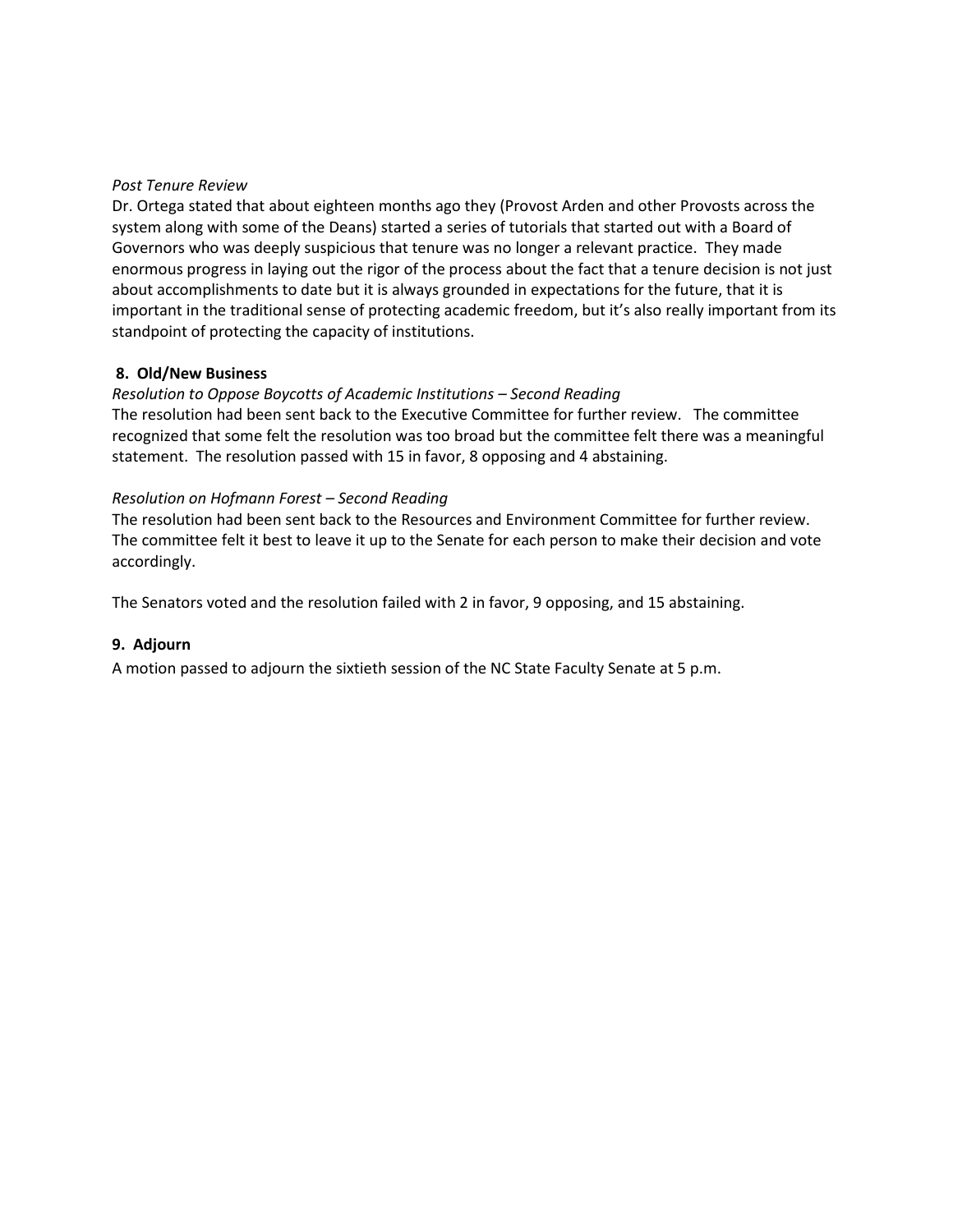## NORTH CAROLINA STATE UNIVERSITY Minutes of the Faculty Senate April 15, 2014

# **Regular Meeting No. 14 of the 60<sup>th</sup> Session: Faculty Senate Chambers April 15, 2014 April 15, 2014 Present:** Chair Zonderman, Secretary Daley, Past Chair Kellner, Senators Aday, Ade, Aspnes, Bartlett,

Baumer, Bernhard, Borden, Bourham, Devetsikiotis, Fleisher, Fuentes, Funkhouser, Heitmann, Holden, Knowles, Krause, Laffitte, Lucia, Lunardi, J. Moore, M. Moore, Morgado, Penrose, Rucker, Spontak, Tyler, Williams

**Excused:** Provost Arden, Parliamentarian Weiner: Senators Bird, Edwards, Knopp, Nfah-Abbenyi, Penrose, and Sztajn

**Absent:** Senators Allaire, Marks

G**uests:** Benny Suggs, Associate VC, Alumni Relations; Chancellor Woodson; P. J. Teal, Assistant to the Chancellor; Eileen Goldgeier, Vice Chancellor and General Counsel; Marcia Gumpertz, Assistant Vice Provost, Faculty Diversity; Fred Cubbage, Professor, Forestry and Environmental Resources; Darby Orcutt, Assistant Head, Collection Management; Michael Steer, Professor, Electrical and Computer Engineering; Alton Banks, Professor of Chemistry; Samuel Sotillo, Lecturer, Foreign Language & Literatures, Chris Gunter, Associate Professor, Horticulture Science; Duane Larick, Senior Vice Provost for Academic Strategy & Resource Management

# **1. Call to Order**

Chair Zonderman called the fourteenth meeting of the sixtieth session of the NC State Faculty Senate to order at 3 p.m.

## **2. Remarks and Announcements**

Chair Zonderman used his remarks to introduce and welcome the new senators and he thanked those senators who are rotating off this year.

Chair Zondeman announced that Dr. Jeannette Moore was elected as Chair of the Faculty-Elect.

## **3. Approval of the Minutes, Meeting No. 13, April 1, 2014**

A motion passed to approve the minutes as presented.

## **4. Remarks from Chancellor Woodson**

Chancellor Woodson reported that the highest priorities for the UNC Board of Governors and for the Chancellors are to get the flexibility to secure salary increases this year. The Budget Director has already warned that increases will likely come at the expense of their budgets.

Chancellor Woodson reported that another high priority and one that is critical for the future is to achieve carry forward authority. He stated that North Carolina is one of the few states in the nation that doesn't have the authority to carry forward its budget from year to year. This creates a disincentive for being efficient and effective because you are not able to take the money that was saved as a college or department and reinvest it in critical areas for the future.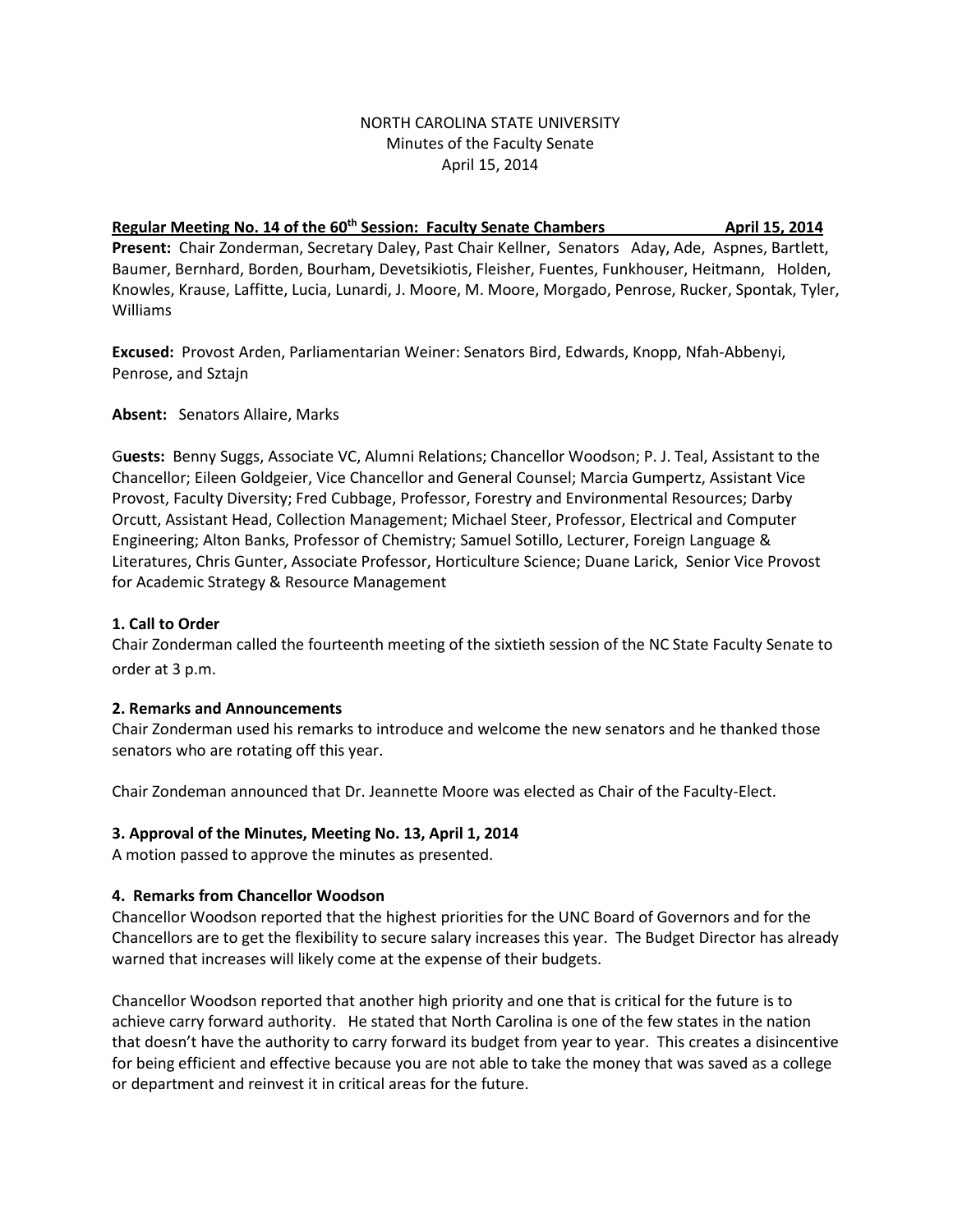Chancellor Woodson stated that the current carry forward authority is very restricted, approximately 2%, and the Chancellors are asking that it be extended to 10 percent, which would make a big difference in the way colleges and departments would be able to work. They are getting positive responses from the Senate, but are not sure that the State Budget Office agrees with it.

#### *Leadership*

Chancellor Woodson talked about how pleased the administration was to be able to attract Maureen Grasso as Dean of the Graduate School and Brian Sischo from Syracuse University as the Vice Chancellor for Advancement.

#### *Academics*

Chancellor Woodson reported that the cluster hire initiative continues, bringing more than 31 hires in that program and it is making progress. He stated that another group has been named to the Faculty Scholars Program.

Chancellor Woodson announced that NC State had three Gold water Scholars this year. Two students were recipients of the Udall Scholarship and that is a much more specialized program and it is focused on research and education related to the Native American population. NC State has been very fortunate to have 3 Udall scholars in the last four years. There have been finalists each of the last two years for the Churchill, Rhodes, or Marshall Scholar.

Chancellor Woodson reported that Athletics continue to do well both athletically and academically with a record number of scholars this year.

Chancellor Woodson stated that NC State has a number one wrestling champion who is a sophomore. Of the 540 varsity student athletes, 388 were ACC scholar athletes that had a 3.0 or higher grade point average and these are students in disciplines all across the university.

The incoming freshmen class promises to be another amazing one for NC State. This is the third year in a row the university has received more than 20,000 applications for 4250 spots. The freshmen class grew by 50 this year primarily because students are graduating faster.

Chancellor Woodson stated that the Goodnight Scholars Program has been a scholarship that has paid for tuition and fees for four years, but starting next fall that will be a full ride scholarship for 50 freshmen or 200 students that study STEM disciplines.

Chancellor Woodson reported that the libraries continue to get recognition for the facilities in spite of the conversations that are going on about the budget, which is a challenge. Stanford, which gives out a prize every year for the most innovative research library in the country, gave the award to NC State this year.

Chancellor Woodson announced that NC State was recognized with the Paul Simon Award from the Association of International Educators. This award is given to the campuses that show the most significance in their broad based internationalization. This year the four finalists or recipients were Ohio State, Rutgers, NC State, and Columbia, which is a good mix of universities and good recognition for NC State.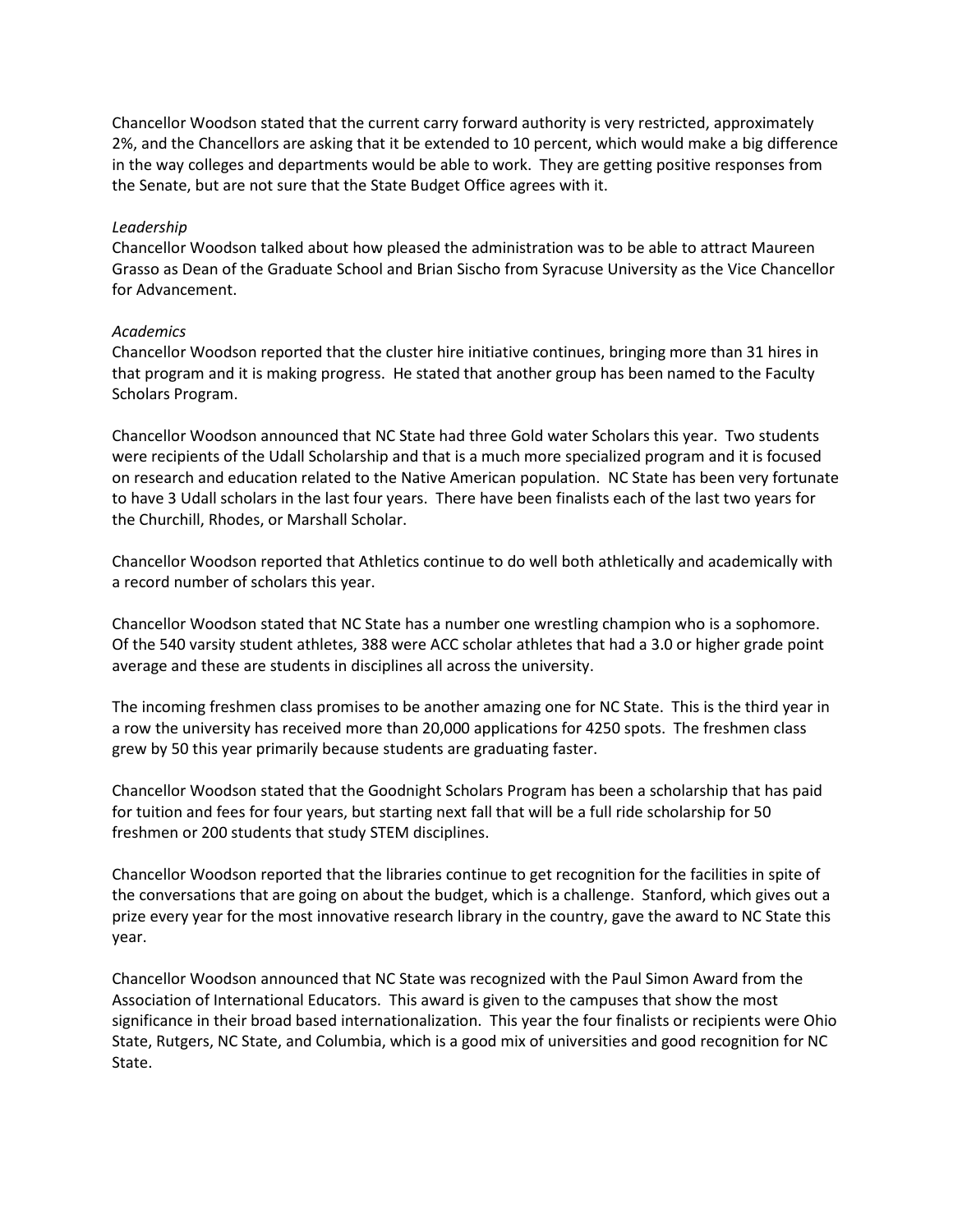#### *Questions and Comments*

#### *Are there resources to continue the Faculty Excellence Hiring Program? When is the next call?*

Chancellor Woodson stated that there is a goal to do another round but there is also a reality. Frankly the budget situation has not been particularly conducive.

Vice Provost Larick stated that if the economy forces them to decide between faculty retention and starting the next round of the Chancellor's Faculty Excellence Program in the fall of 2014, the priority would have to be faculty retention.

# *Senator Williams commented that in the discussion about raises he would strongly urge the universities' Chancellors to at least give some across the board.*

Chancellor Woodson said he thinks there needs to be an adjustment that brings many employees into a higher place. We need to have equity in market adjustment strategy that allows us to look critically at the equitable issues that five years of bad policy has resulted in some inequity and some market issues that are frankly going to take significant dollars to address. We can't do that with a very limited merit pool, because we all feel like everyone deserves a bump because of the environment that we have been in.

Chancellor Woodson stated that he could envision a pool of money that is about 50/50, fifty percent for broader base merit adjustments on performance, and 50 percent that is needed to focus on starting to address the inequalities and the market issues.

Secretary Daley stated that the Group Insurance and Benefits Committee mentioned that the General Administration has issued the ruling that NTT's would have to do four courses per semester to qualify for being over the thirty hours.

Chancellor Woodson stated that his recollection is that we have won this battle, that it is not going to affect the way we work with our NTT faculty in terms of who qualifies for benefits and who doesn't.

#### **5. Committee Reports**

Chair Zonderman stated that the committee reports were sent to all of the Senators, so he opened the floor for anyone who might have questions. He stressed the point that certain committee business comes to the Senate, but the committees also took care of a lot of business without necessarily taking up a lot of the Senate's time such as reviewing various policy changes, inquiring into all kinds of questions on facilities and services and support. He thanked the committees for their work.

## *Senator Heitmann inquired about the status of the ombuds process.*

Chair Zonderman stated that the last draft was reviewed and the administration is looking at it. He plans to do a follow-up over the summer.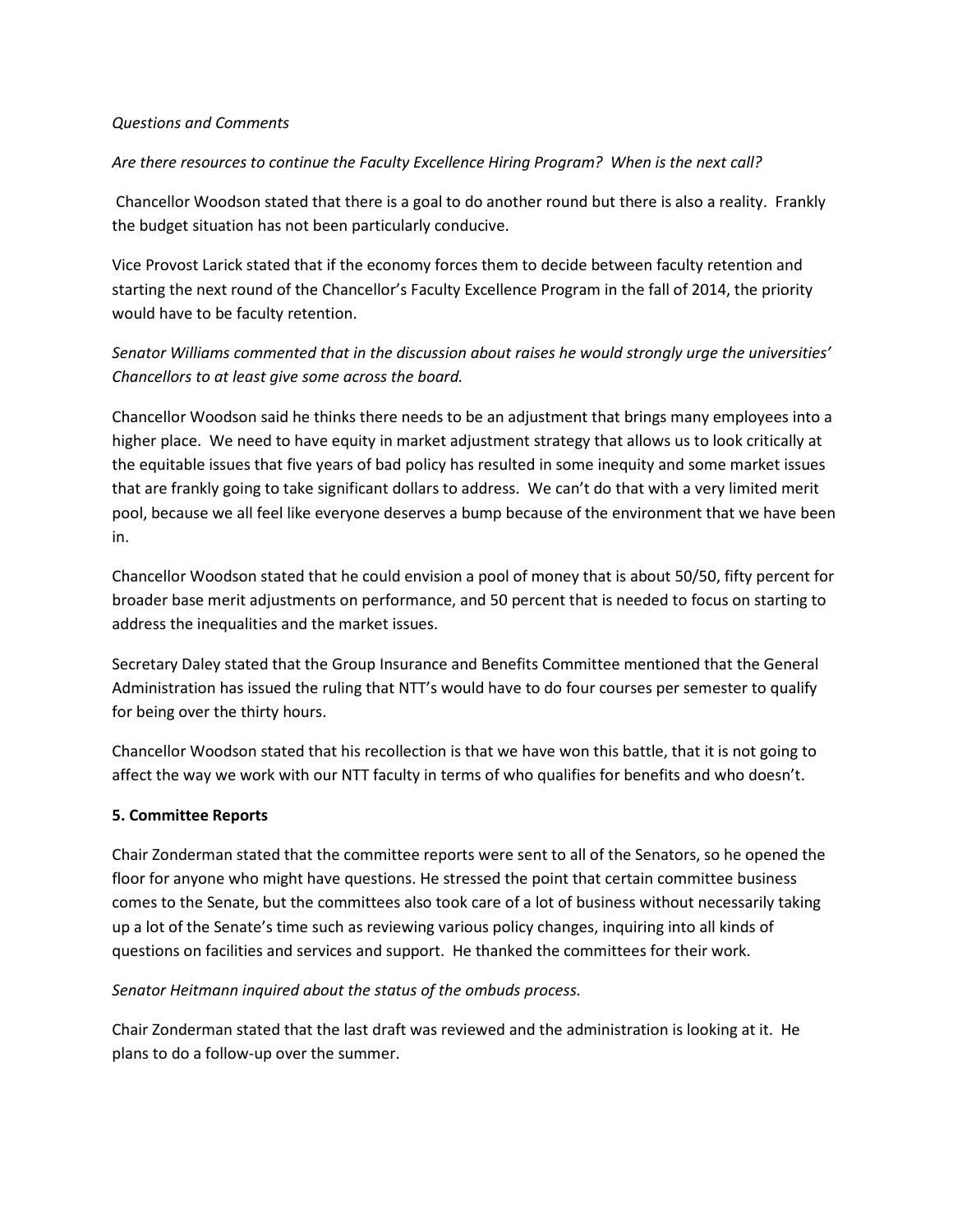## **6. Elections**

## *Faculty Assembly*

Drs. Alton Banks, Roy Borden, and Paul Williams were elected to serve two-year terms on the Faculty Assembly. Secretary Dennis Daley and Senator John Heitmann were elected to serve as alternates.

## *Council on Athletics*

Michael Kanters, Professor of Parks Recreation and Tourism Management, and Christopher Tonelli, Special Assistant to the Vice Provost and Director of Libraries, were elected to serve on the Athletics Council.

# **7. Presentation**

# *Benny Suggs, Associate Vice Chancellor of Alumni Relations*

Associate Vice Chancellor Benny Suggs presented a PowerPoint to update the Senate on the Alumni Association. He stated that currently less than 5% of the faculty are members.

AVC Suggs reported, nationally about 8% of alumni give back to their alma mater; however for those who are a part of their Alumni Association the percentage rises to more than 25 percent, which is significant. Since Chancellor Woodson has been on board NC State has grown its membership by 27 percent.

Suggs stated that NC State's business model is really simple. It receives approximately 80 percent of its salary support from the State and everything else is generated to fill the gap in that salary, also for all the programs that are sponsored throughout the year. We raise those funds and the biggest contributor is membership dues. So our mission statement is very clear, it's about providing value and relevance on your terms.

Suggs announced that the Annual Alumni Association Faculty Awards Ceremony will be held on May  $7<sup>th</sup>$ in the new Talley Student Center, where twenty-four faculty members will be recognized by Chancellor Woodson and they will be receiving more than \$90,000 in stipends and a name tag to go over the door. The Alumni Association has been doing this for more than 40 years and will continue to do so.

Suggs stated that the association helps Phi Beta Kappa with their ceremony when they induct new members. The NC State Alumni Association purchases the keys for presentation to the initiates.

This past year the Alumni Association was able to provide more than \$600,000 in financial support to 150 students, which included 75 Caldwell Fellows. That \$600,000 should grow to about \$650,000 for next year.

Also, at the ceremony where they recognize distinguish faculty, the Alumni Association will introduce and recognize four top students for the Mathews Medal. Modeled after the Watauga Medal, the Mathews Medal is the highest non-academic distinction awarded to students.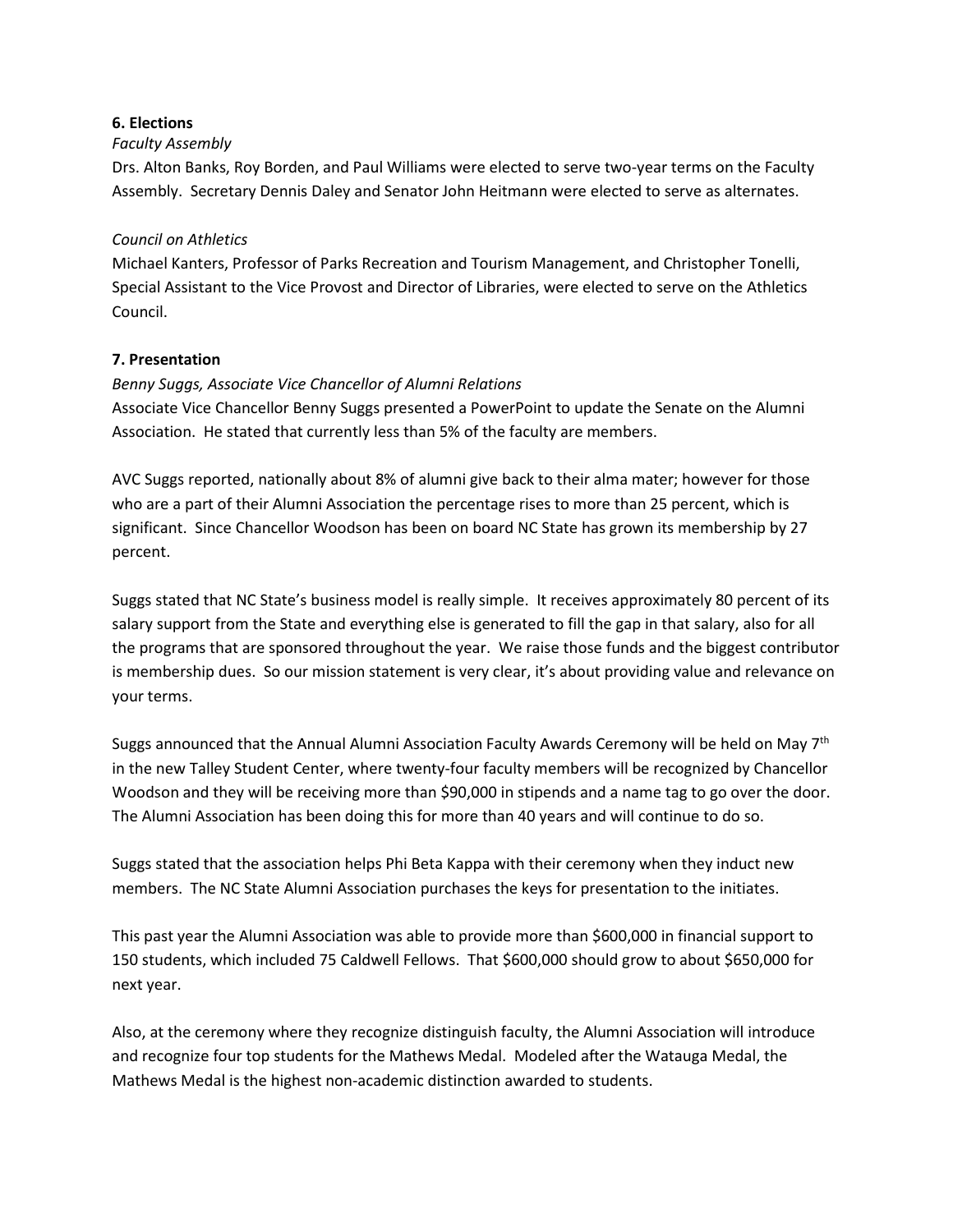Suggs explained that the Legacy Admission Programs is provided for Alumni Association member's parents who would like for their children to attend NC State. Admissions officials and the Alumni Association unite to help alumni parents and their children understand college admission requirements for NC State. They have exported this program to Wilmington, Greensboro, and Charlotte and will take it where ever there is a need. Also during move in weekend the Chancellor hosts a legacy lunch for incoming freshmen whose parents, grandparents, etc., might be an alumni of NC State.

Suggs stated that the first part of their strategic plan has to do with student success and student experience and they would like for the connection to NC State to happen as soon as it possibly can.

The Alumni Association also has a program called "Wolfpack Freshmen Welcomes", where they go throughout the state and throughout the region to connect with parents and students who have just received acceptances and notifications to welcome them into the Wolfpack family.

Suggs stated that they have a National Wolfpack Service Day. The annual day was started in 2007 to unite and engage alumni in valuable outreach. It is part of the legacy of NC State's commitment as a land grant university to service and this is a big deal, giving back to the community as wolfpackers.

The Alumni Association provides a number of career service resources of its members including: Career Counseling, Video Interviews, Employer Services, Wolfpack Connect, Webinar Series, and Career Fairs.

Suggs stated that as a special thank you, the NC State Alumni Association presents the outgoing Chair of the Faculty with their choice of a university classic standard chair or Boston Rocker.

The presentation is available online at [http://www.ncsu.edu/faculty\\_senate/documents/BennySuggsFacultySenatepresentationApril2014.pdf](http://www.ncsu.edu/faculty_senate/documents/BennySuggsFacultySenatepresentationApril2014.pdf)

*Suzanne Ortega, Senior Vice President for Academic Affairs – UNC General Administration* Dr. Ortega stated that we are in different political times than she has ever seen in higher education where opinion leaders across the nation are raising the question, "is a college degree worth it?" She said there are probably two ways that conversation is driven. One is does the state get its monies' worth and the other is do kids get their monies' worth.

Dr. Ortega stated that the big picture questions are, are we delivering the curriculum as efficiently as we can? Are we properly attentive to students staying focused on degree objectives? Have we created transfer frameworks that unnecessarily penalize students because life intervenes; e.g. starts school at one place and finishes at another? Do we have the right mix of institutional types? Do we have the right programs mix? Do we have the right mix of graduate and undergraduate degree programs? Are we appropriately partnering with Community Colleges? Ortega said there is not a single one of those questions that is inappropriate to ask. Her impulse is that we need to standardize things to insure efficiency.

Dr. Ortega stated that she thinks we will win our case with the legislature and elsewhere about the value of the degree, about how efficiently we are working together in the system, when we recognize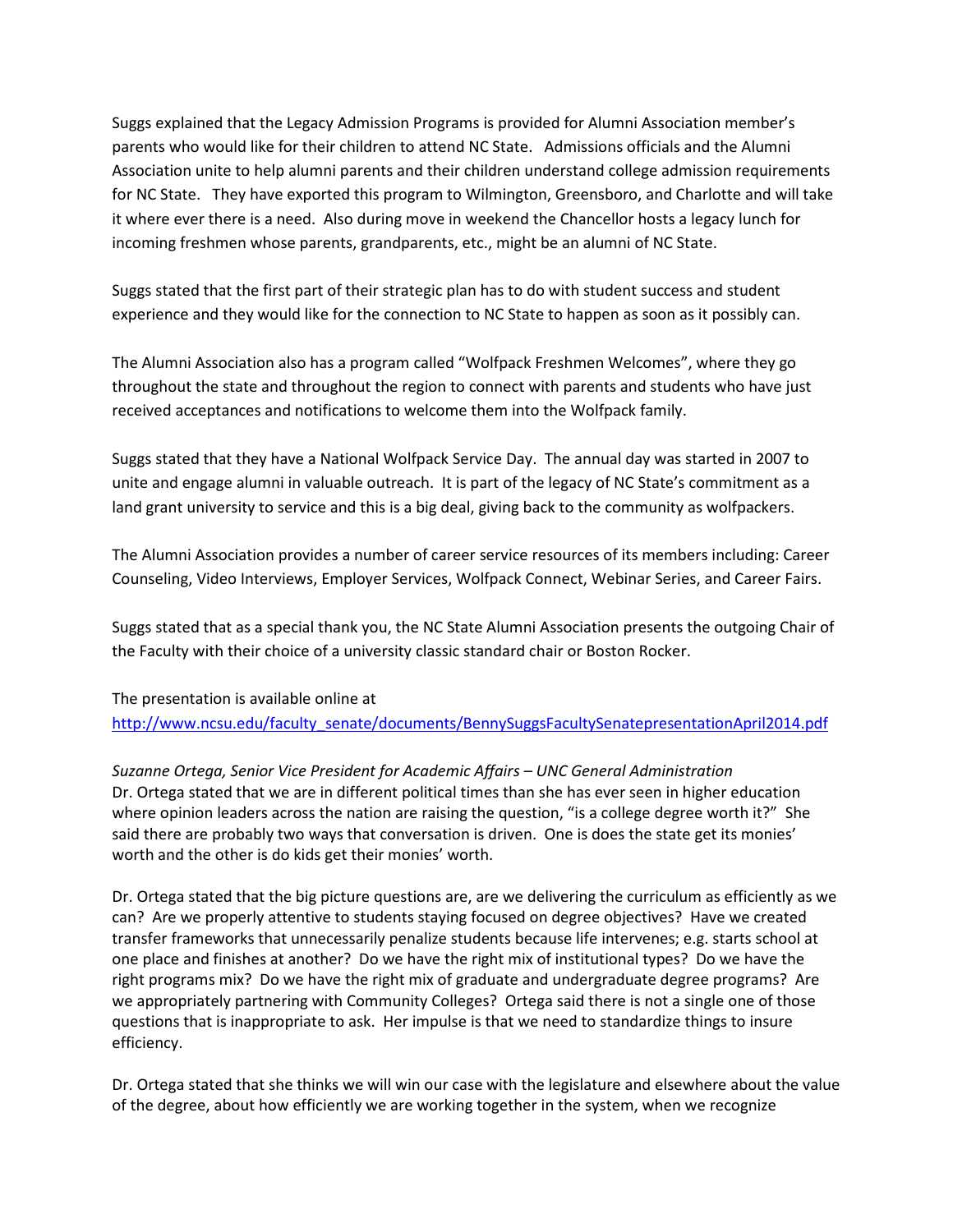admission differentiation across all of our institutions, but with some agreement about what the minimum expectation should be for a college educated student no matter where he or she graduates.

Dr. Ortega stated that you can't think without content. A thoughtful, explicit way of helping our students is to keep asking ourselves, how does what we are doing give students an opportunity to practice in a variety of contexts the skills that will make them successful.

We are now focusing on the two most common general education requirements, which are critical thinking and written communication. If we can agree that there are certain kinds of outcomes that we really do believe our students need to be successful, that it is the hallmark of a college educated student, we ought to be able to agree on those outcomes. We want to agree in the details about how you measure them, but if we agree about the outcomes then we are in a wonderful position to argue that there are multiple ways of getting there. They will vary by discipline, they will vary by university. That has been the strategy in negotiating one of our challenges. You will see that strategy or that philosophy guiding our efforts around the comprehensive articulation agreement. Is there a common set of courses that no matter where a student starts if we are smart enough to think about outcomes what should a person have mastered at the end of course that positions them for success of the next course? We have a certain set of agreements about those outcomes without prescribing the curriculum or the way we teach. The philosophy of the CAA is to identify at the broad level some things we agree upon. Honor the question that we are being asked. Could you do this more efficiently and then be prepared to maintain maximum flexibility?

#### *Post Tenure Review*

Dr. Ortega stated that about eighteen months ago they (Provost Arden and other Provosts across the system along with some of the Deans) started a series of tutorials that started out with a Board of Governors who was deeply suspicious that tenure wasn't any longer a relevant practice. Over the course of that eighteen months they made enormous progress in laying out the rigor of the process about the fact that a tenure decision is not just about accomplishments to date but it is always grounded in expectations for the future. It is important in the traditional sense of protecting academic freedom, but it's also really important from its standpoint of protecting the capacity of institutions that at least some people, some of the time, do high risk, high yield research -- the kind of research that doesn't have a quarterly report, doesn't even necessarily generate standard renewals in the traditional sense of research grants. How else can you do that in a contract environment where there is a series of deliverables and goals you have to meet? How else can you do that except in a system that allows brilliant people to roam freely sometimes hitting dead ends but sometimes doing the work that is transformational? She said that at some level there may be some Board of Governors members saying, yeah show me, but by and large she thinks our Board of Governors agree that tenure is something that is here to stay and if they don't love the concept they believe that it is absolutely important as part of the academic economy and have no wish to undermine or destroy it. So, it is in that environment that a working group was asked this question, can we be as honest as we possibly can with ourselves identifying points of potential in the current post tenure review process and is there anything we could do that set a base set of expectations that allow maximum campus flexibility to use their own processes, their own culture about review, but need some common sets of expectations to really process standards.

Dr. Ortega stated that the conversation led to a policy that was created and its opening lines are that this policy is in place to insure and reward and recognize faculty excellence. She said from her point of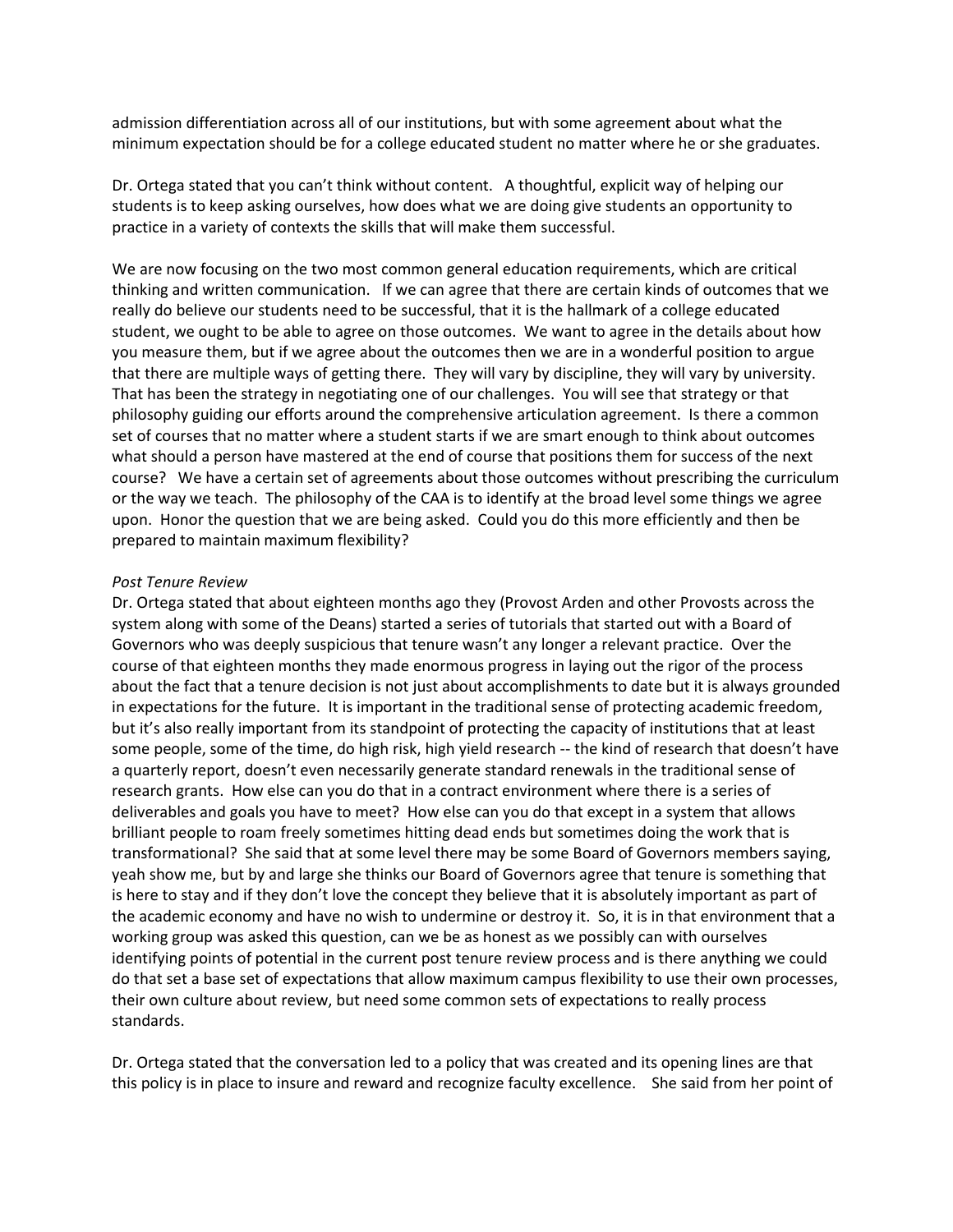view, you can think about a system where three or four categories are used as an additional mechanism to help model annual merit pay. You can think about it as a management tool.

Dr. Ortega stated that from her experience as a Provost and also from her informal survey of Provosts around the country on how do you know your Post Tenure Review process is working well, they almost always said it has to do with variations across departments and specifically the misalignment between any kinds of disciplinary or tenure decision that has no bearing in the end on reviews that preceded and informed it. Ortega stated that the idea is you need to understand how well and how consistently we are working across levels. The idea is to leave enough space for people to figure out how you do it and what it means that is consistent with campus culture, but with this common understanding that we can always use help as administrators and getting better in our performance.

## *Questions and Comments*

*Senator Aspnes commented that one of the biggest concerns about the worth of education is that the cost has skyrocketed in the last twenty years. "Do you see that changing at all?"*

Dr. Ortega stated that the bottom line is they haven't been very good at cutting cost and she is not sure how good they are going to be.

Chair Zonderman asked why is there an additional review of post tenure paperwork required beyond the department chair.

Dr. Ortega stated that there was broad discussion that was based on this logic. If one of our sources of variation occurs at the department level and that is a source that means on a campus, not just between campuses, your real experience of post tenure review varies depending on the sophistication and the consistency of the review. Does a dean level review provide an additional guarantee on a campus as well as to the Board of Governors? Probably my personal experience the idea was that the dean provides one level removed. The current policy says that there will be a review at one additional level, but people on many campuses have said the committee counts as one and the department chair counts as one. This appears to her as an opportunity for some recalibration. She stated that there will be an opportunity for each campus to talk about what this dean review means in the context of whatever revisions might be necessary.

Senator Baumer stated that he was the department head for six years, but had no situation where post tenure review actually resulted in anything, so he wonders if it is an effective constraint. The length of tenure is supposed to be in the fifth year you are evaluated and yet for his six years there was virtually no one that was evaluated in the fifth year, there was always a family addition, leave of absence, etc., so he thinks at more prestigious institutions effectively the length of tenure evaluation has crept up, It has gone from five years to six or seven years, so he asked if she has any thoughts on a constraint post tenure review where it is not exercised and what is actually done is different from what appears in the rules.

Ortega stated that this particular revision has a great deal of momentum behind it. She doubts that there is going to be much change in the frequency or the number of years between post tenure reviews. "Remember that people including the Board of Governors see this variation and they wonder is anyone taking the policy seriously. "